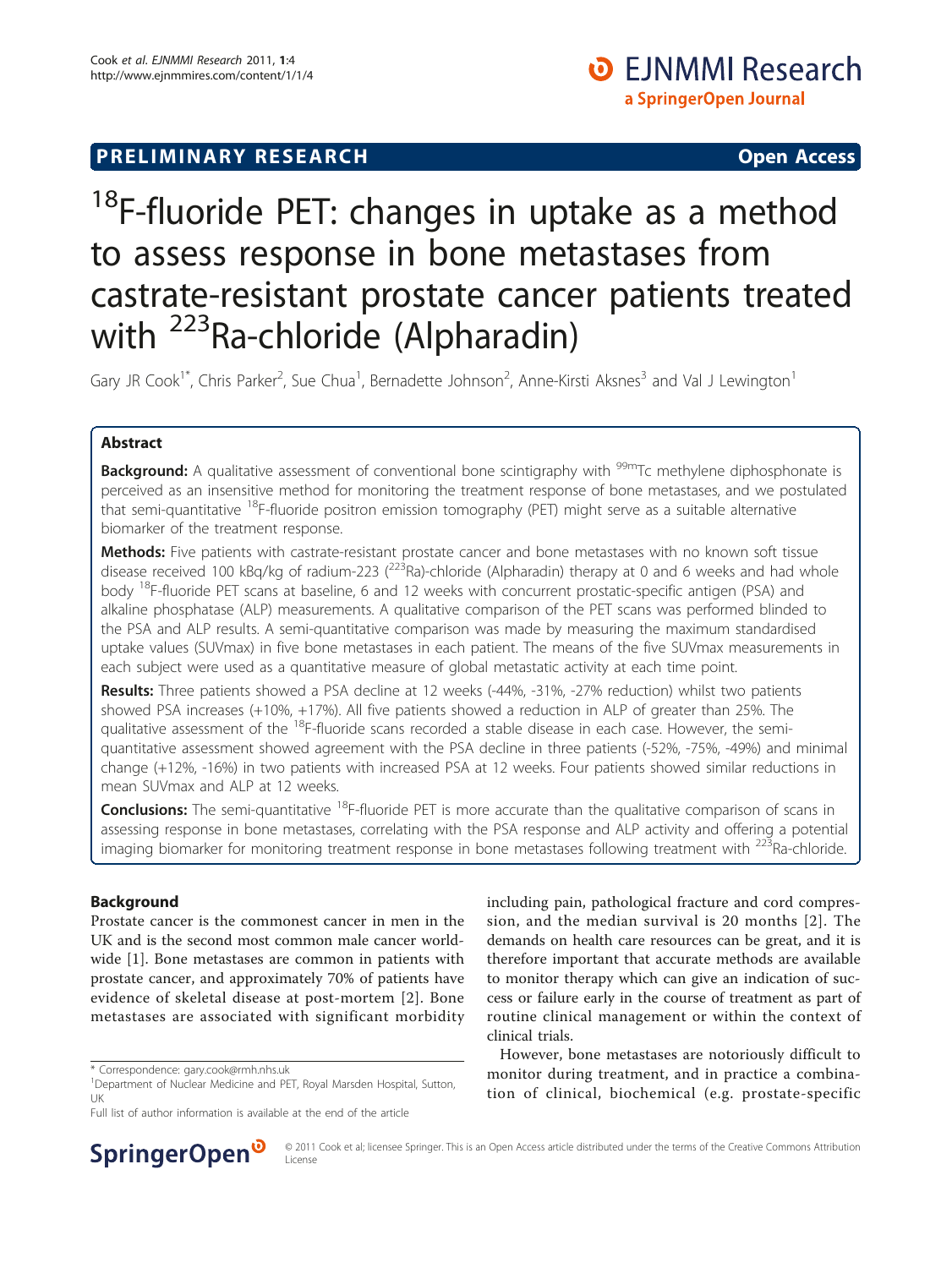antigen (PSA), serum alkaline phopshatase (ALP)) and imaging assessments are used [\[3](#page-4-0)]. However, it is generally accepted that the current methods are insensitive and often non-specific compared to those used for soft tissue disease. The measurement of response in bone metastases remains a challenge in routine oncological practice and in clinical trials, to the extent that bone metastases are often regarded as a non-measurable disease [[4](#page-4-0)]. Criteria exist which use radiographic changes to measure response in bone metastases, but these are relatively insensitive, taking a number of months for changes to occur [\[5](#page-4-0)]. In addition, the criterion of sclerosis of previously osteolytic metastases is not relevant for metastatic disease that is predominantly sclerotic at baseline, as can occur in a number of cancers and is particularly common in prostate cancer. As an alternative to morphological imaging methods there has previously been some interest in using functional bonespecific imaging methods such as  $99mTc$ -methylene diphosphonate (MDP) scintigraphy. However, it has been shown that the bone scan is limited in its sensitivity to measure treatment effect, with only 52% of responders showing scintigraphic improvement and 62% of non-responders showing scintigraphic deterioration at 6 to 8 months in one early study of patients with breast cancer [[6](#page-4-0)]. In an attempt to increase sensitivity of response measurement, some authors have described various semi-quantitative means of following bone metastases with bone scintigraphy [[7](#page-4-0)-[10\]](#page-5-0), but others have found no advantage over visual interpretation [\[11](#page-5-0)] and quantitative methods have not gained acceptance

into routine practice.  $18F$ -fluoride was first described as a bone imaging agent nearly 40 years ago [\[12\]](#page-5-0), but it is only in recent years, with improvements in positron emission tomography (PET) imaging equipment and resultant high-quality images, that there has been renewed interest in this tracer. Bone-specific imaging with 18F-fluoride PET and PET/CT has shown increased diagnostic accuracy compared to  $^{99m}$ Tc-MDP planar and/or single-photon emission computed tomography (SPECT) imaging in prostate and other cancers [[13-18](#page-5-0)]. PET also offers the inherent advantage of superior quantitative accuracy over planar or SPECT scintigraphy, and we postulated that semi-quantitative <sup>18</sup>F-fluoride PET might allow an accurate and timely measurement of the treatment response in bone metastases from prostate cancer. A previous report describes changes in 18F-fluoride uptake measured with PET following bisphosphonate treatment of glucocorticoid-induced osteoporosis [[19\]](#page-5-0), but to our knowledge, this method has not been used to monitor the treatment effects in bone metastases. The purpose of this pilot study was to demonstrate the early treatment response to radium-223  $(^{223}$ Ra)-chloride

(Alpharadin, Algeta ASA, Oslo, Norway), a bone-seeking alpha emitter with a half-life of 11.4 days, using semiquantitative  $^{18}$ F-fluoride PET and to compare with changes in biochemical markers including PSA as a tumour marker and ALP as a bone formation marker.

## Methods

This imaging study was performed as a pilot substudy of an open-label phase 1 trial of Alpharadin in patients with bone metastases and castration-resistant prostate cancer. Repeated 18F-fluoride PET imaging, PSA and ALP assessments were performed to assess treatment response. Biochemical results were retrieved from an institutional electronic patient record corresponding to the timing of the PET scans. Approval for this study was obtained from a research ethics committee and the national Administration of Radioactive Substances Advisory Committee, and the patients provided written informed consent.

Five male subjects with osteoblastic bone metastases from castration-resistant prostate cancer, as determined by <sup>99m</sup>Tc-MDP bone scintigraphy and with no evidence of nodal or visceral disease on CT scan, were included in this pilot study. The mean age was 63.2 years (range, 57 to 70 years).

The subjects received 100 kBq/kg of  $^{223}$ Ra-chloride intravenously at baseline and after 6 weeks. PSA, ALP and 18F-fluoride PET measurements were performed at baseline before the first administration, at 6 weeks just before the second administration and at 12 weeks to assess treatment response.

A whole body  $^{18}$ F-fluoride PET imaging was performed 1 h following injection of 250 MBq 18F-fluoride on a Gemini PET/CT scanner (Philips Medical Systems, Cleveland, OH, US).

Data were acquired for 3.5 min per bed position following a low-current (50 mAs) CT scan performed for attenuation correction and lesion localisation. Scans were assessed qualitatively by visual inspection for evidence of response at 6- and 12-week time points compared to the baseline scan and without knowledge of the PSA or ALP results. The images were analysed using the Hermes Gold 3 software (Hermes Medical Solutions, Stockholm, Sweden). For the semi-quantitative assessment, five representative bone metastases were chosen that were greater than 2 cm in diameter in each subject. Lesions were selected to represent both axial and appendicular sites when present and the maximum standardised uptake value (SUVmax) calculated from an ROI of each lesion. The average SUVmax of the five lesions was then calculated for each patient at each scanning time point.

### Results

The qualitative interpretation resulted in a classification of stable diseases in all five cases with no perceptible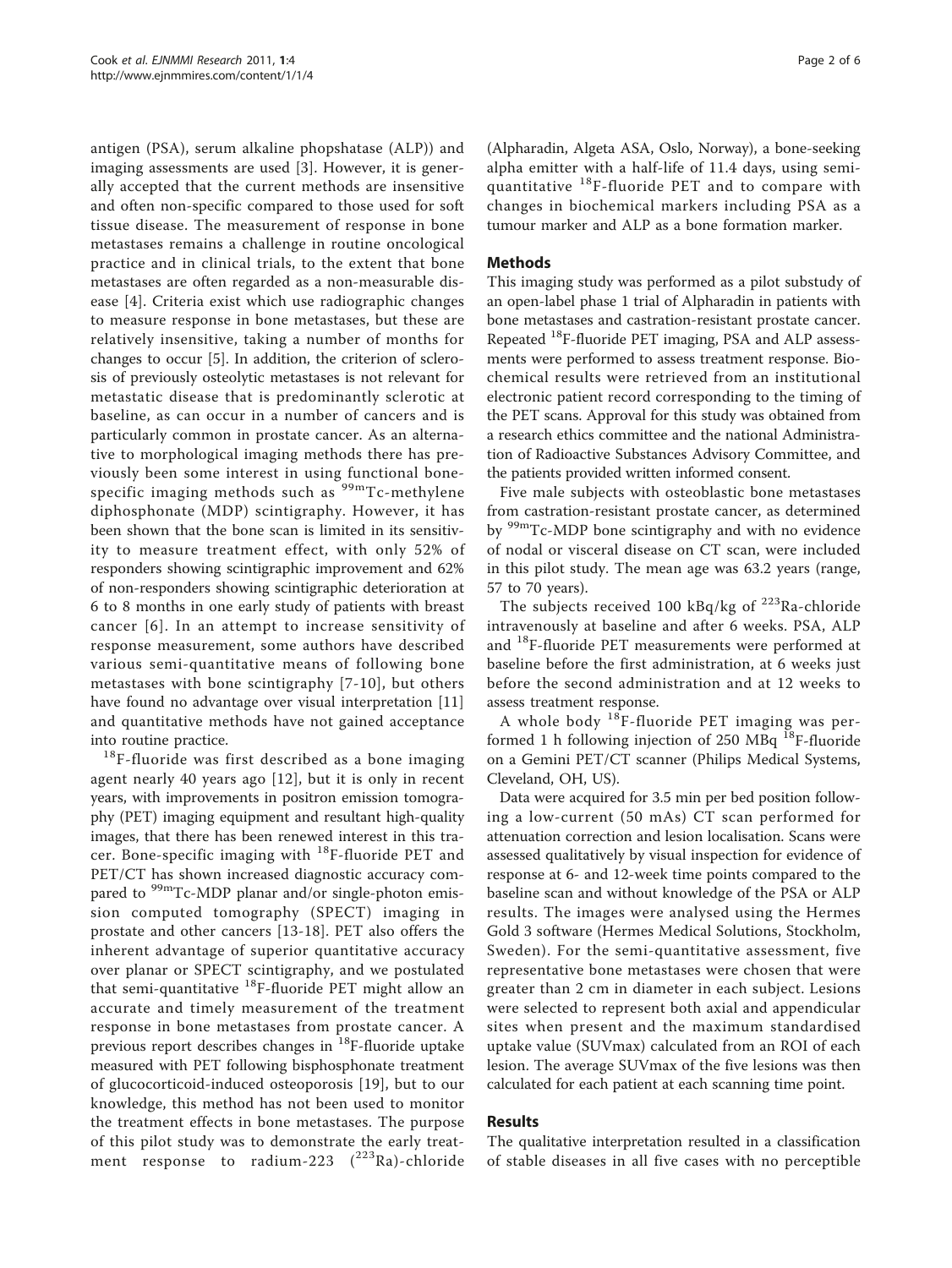difference in uptake or number of lesions (Figure 1). In the semi-quantitative analysis, only one subject showed a significant reduction in mean SUVmax at 6 weeks (-32.5%, subject A in Figure [2\)](#page-3-0), and this subject and two others showed a significant reduction at 12 weeks (-52.4%, -75.3% and -48.8%, subjects A, B and C, respectively in Figure [2\)](#page-3-0) (Table [1](#page-3-0)). Two subjects showed minimal changes at 6 and 12 weeks (-8%, -9% at 6 weeks and +11.6%, -15.7% at 12 weeks, subjects D and E, respectively in Figure [2](#page-3-0)). The three subjects who showed reductions in mean SUVmax at 12 weeks also showed reductions in PSA and ALP. The two subjects that showed only minimal changes in mean SUVmax both showed a small rise in PSA (+10.2, +17.3%, respectively) but a greater than 25% drop in ALP at 12 weeks (Figure [2\)](#page-3-0).

## **Discussion**

This pilot study has shown the feasibility of measuring changes in the uptake of  $^{18}$ F-fluoride with PET in patients with bone metastases from prostate cancer receiving systemic therapy with <sup>223</sup>Ra-chloride. Additionally, it has shown that the semi-quantitative analysis using SUVs is able to measure changes not detected by qualitative visual inspection.

In this study, three subjects (A, B and C) showed a comparable reduction in  $18F$ -fluoride uptake in bone metastases and in the biochemical parameters, PSA and ALP at 12 weeks. A more consistent correlation was present at 12 weeks than at 6 weeks. In two other subjects (D and E), small changes in  $^{18}$ F-fluoride uptake of less than 20% were seen, accompanied by small rises in PSA of less than 20% in both subjects but with larger changes in ALP (-43.8% and -26.2%, respectively) at 12

weeks.<br> $18F$ -fluoride is a bone-specific tracer and rather than indicating tumour metabolic activity directly, it is a marker of the local osteoblastic reaction of bone that accompanies most bone metastases [[20\]](#page-5-0). In accordance with this, a close correlation was seen between the magnitude of reduction in  $^{18}$ F-fluoride uptake and ALP at 12 weeks in four out of five of the subjects (Figure [2\)](#page-3-0).

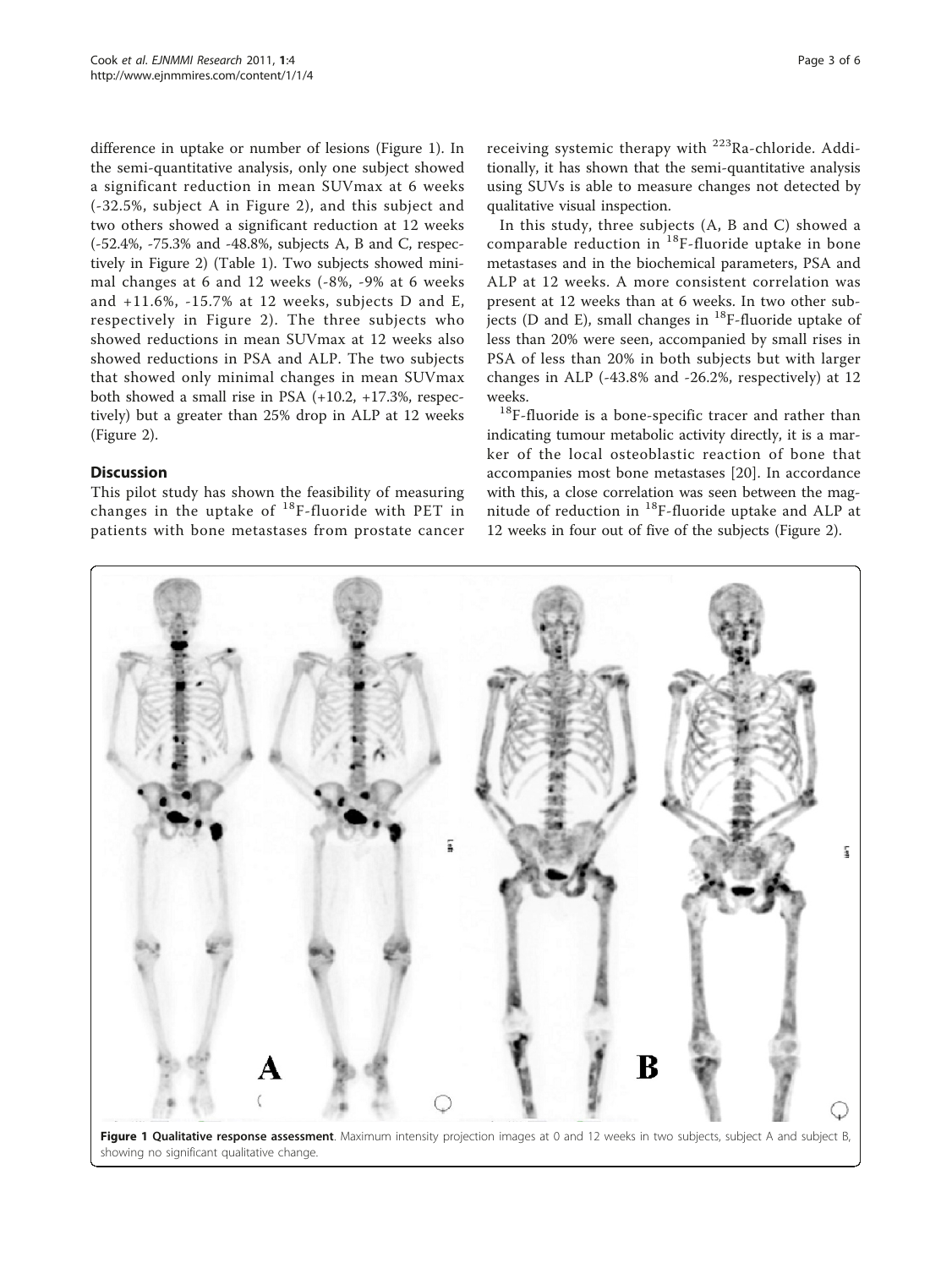<span id="page-3-0"></span>

A potential weakness of an indirect assessment of tumour activity by measuring parameters that primarily reflect osteoblastic activity (i.e. ALP and <sup>18</sup>F-fluoride uptake) is a temporal discordance in changes with intrinsic tumour activity. Although not observed in this pilot study, the osteoblastic reaction to a metastasis by bone may subside at a different rate than the metabolic activity of the malignant tumour tissue, or an initial increase in osteoblastic activity may occur as part of a healing response in the surrounding bone of responding metastases, the so-called flare phenomenon [[21](#page-5-0)]. However, in this study, although not directly measuring

| Table 1 Disease extent, measured metastatic sites and changes in mean SUVmax, PSA and ALP at 6 and 12 weeks |  |  |  |
|-------------------------------------------------------------------------------------------------------------|--|--|--|
| after first administration of <sup>223</sup> Ra                                                             |  |  |  |

| Subject<br>(disease<br>extent) | 0 weeks                               |                                  |                                | 6 weeks                        |                                              |                                   | 12 weeks                          |                                        |                                   |                                   |
|--------------------------------|---------------------------------------|----------------------------------|--------------------------------|--------------------------------|----------------------------------------------|-----------------------------------|-----------------------------------|----------------------------------------|-----------------------------------|-----------------------------------|
|                                | <b>Measured sites</b>                 | Mean<br><b>SUVmax</b><br>(range) | <b>Baseline</b><br>PSA (ng/ml) | <b>Baseline</b><br>$ALP$ (U/L) | <b>SUV</b><br>(range)<br>[% of]<br>baseline] | <b>PSA</b><br>[% of]<br>baseline] | <b>ALP</b><br>[% of]<br>baseline] | SUV<br>(range)<br>[% of]<br>baseline]  | <b>PSA</b><br>[% of]<br>baseline] | <b>ALP</b><br>[% of]<br>baseline] |
| $A(6-20)$<br>metastases)       | C6, T6, L Sacrum, R<br>ilium, L femur | 46.4<br>$(33.1 - 75.3)$          | 370                            | 118                            | 31.3<br>$(26.5 - 40.5)$<br>[67.5%]           | 210<br>$[56.8\%]$                 | 47<br>$[39.8\%]$                  | 22.1<br>$(16.7 - 28.2)$<br>[47.6%]     | 207<br>[55.9%]                    | 53<br>$[44.9\%]$                  |
| B<br>(superscan)               | C3, L1, L5, L femur,<br>R tibia       | 15.0<br>$(13.2 - 17.2)$          | 508                            | 761                            | 16.0<br>$(11.9 - 21.1)$<br>$[106.7\%]$       | 459<br>[90.4%]                    | 332<br>$[43.6\%]$                 | 3.7<br>$(2.9 - 4.8)$<br>[24.7%]        | 350<br>$[68.9\%]$                 | 225<br>[29.6%]                    |
| $C(6-20)$<br>metastases)       | L1, L3, L5, sternum,<br>R ischium     | 74.6<br>$(54.7-98)$              | 78                             | 129                            | 66.7<br>$(51.3 - 76.7)$<br>$[89.4\%]$        | 92<br>[117.9%]                    | 85<br>$[65.9\%]$                  | 38.2<br>$(26.5 - 46.9)$<br>[51.2%]     | 57<br>$[73.1\%]$                  | 70<br>$[54.3\%]$                  |
| D(>20)<br>metastases)          | Skull, L scapula,<br>T11, L3, L ilium | 27.5<br>$(20.3 - 35.4)$          | 551                            | 89                             | 25.3<br>$(20.6 - 29.5)$<br>[92%]             | 674<br>[122.3%]                   | 53<br>$[59.6\%]$                  | 30.7<br>$(21.1 - 59.4)$<br>$[111.6\%]$ | 607<br>$[110.2\%]$                | 50<br>$[56.2\%]$                  |
| E<br>(superscan)               | Skull, T12, L3, R<br>ilium, R femur   | 22.3<br>$(11.4 - 28.6)$          | 254                            | 393                            | 20.3<br>$(11-25)$<br>$[91\%]$                | 273<br>$[107.5\%]$                | 406<br>[103.3%]                   | 18.8<br>$(9.8 - 24.8)$<br>$[84.3\%]$   | 298<br>$[117.3\%]$                | 290<br>$[73.8\%]$                 |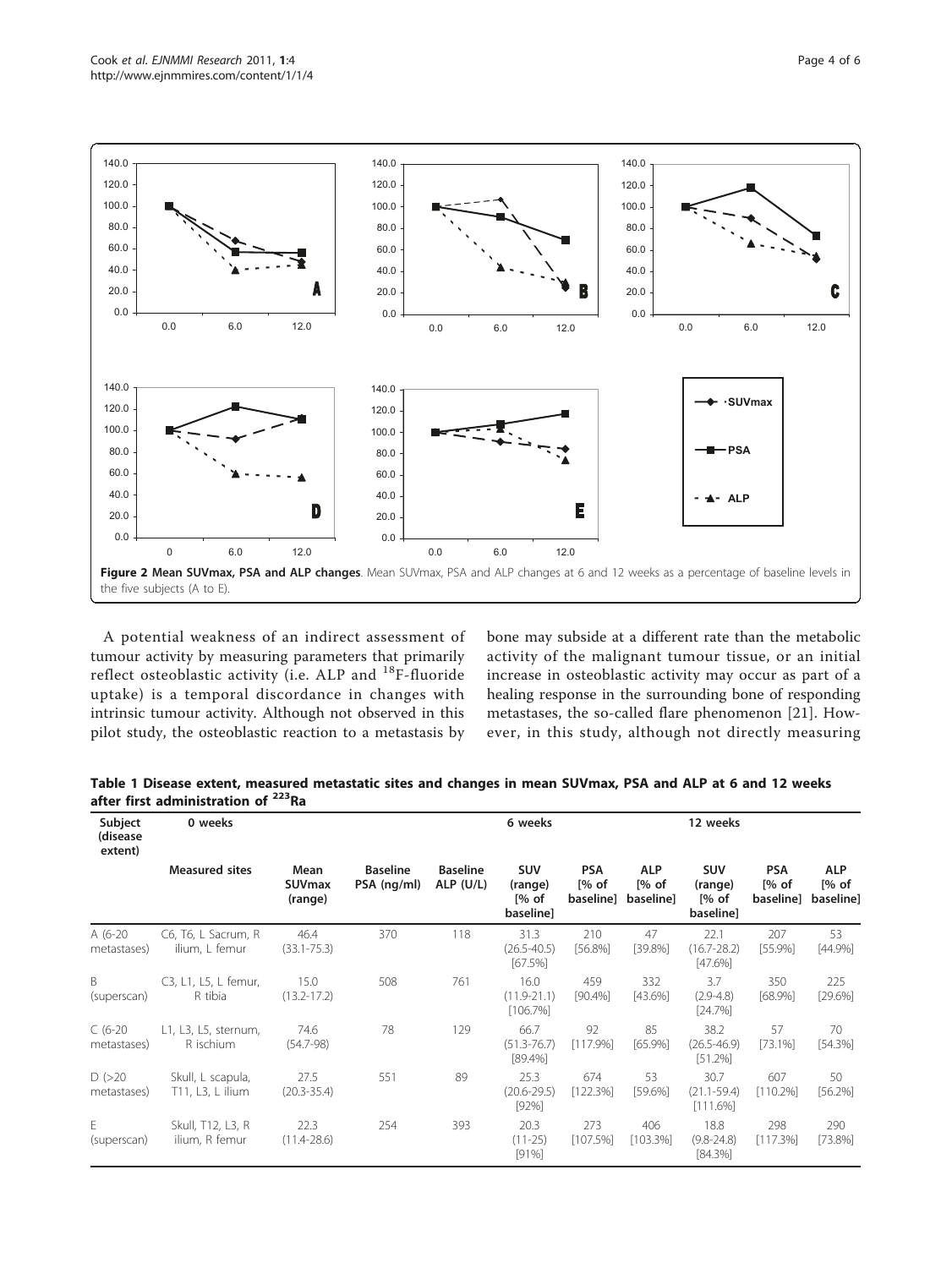<span id="page-4-0"></span>tumour cell activity, as might be possible with other PET tracers including <sup>18</sup>F-fluorodeoxyglucose or radiolabelled choline, changes in <sup>18</sup>F-fluoride uptake were similar to changes in PSA at 12 weeks.

Our study suggests that a 12-week semi-quantitative assessment of 18F-fluoride uptake is a closer predictor of the biochemical PSA response than at 6 weeks. Previous reports of the flare phenomenon measured biochemically with ALP [[22](#page-5-0)] or with quantitative bone scintigraphy [8] show that it peaks and substantially subsides before 2 months. These data may explain in part why the 12-week 18F-fluoride PET scan is a more reliable measure of tumour response than the 6-week time point. An assessment at 12 weeks after commencing systemic therapy for bone metastases remains at an early enough time point to be clinically relevant in informing clinical management decisions and for measuring early response in clinical trials.

A qualitative visual assessment of response using  $^{18}$ Ffluoride PET was insensitive to changes at 6 or 12 weeks in this study, and it is possible that for the same reason, a qualitative interpretation of the <sup>99m</sup>Tc-MDP bone scintigraphy has not found universal favour and is relatively insensitive as a response assessment method, unless there are unequivocal new lesions beyond the expected flare period. In the absence of better imaging biomarkers, PET also has the inherent advantage over the conventional <sup>99m</sup>Tc-MDP bone scintigraphy of more accurate and absolute quantification of radioactive tracer concentrations, and therefore lends itself to a quantitative approach. A potential weakness of the methodology employed in this study was that the semi-quantitative assessment was only performed in five lesions in each subject. However, the lesions were chosen to represent different areas of the skeleton and whilst a global measure of skeletal metastases would be of utility, this has practical limitations, particularly in patients with extensive disease. A full kinetic analysis of the dynamic PET and blood data would also be of interest, but this approach, whilst potentially more sensitive to small changes in bone clearance of tracer, is also limited in practicality.

These results are from a small pilot study, and the conclusions on the ability of  $^{18}$ F-fluoride PET to measure early response in bone metastases are limited. In addition, it is not possible to extrapolate these results to different forms of systemic therapy, including hormones or chemotherapy, or in different tumour types where the mechanism of action of individual drugs and the differences in biological behaviour of tumour types and effects on the skeleton may differ. Nevertheless, we believe that the results are of sufficient interest to encourage further research into using 18F-fluoride PET as a biomarker of response in bone metastases in a variety of cancers and treatment types.

## Conclusions

The results of this pilot study suggest there may be a role for semi-quantitative 18F-fluoride PET as a method to monitor the treatment response in bone metastases following systemic therapy with  $^{223}$ Ra-chloride at clinically relevant intervals.

#### Abbreviations

ALP: alkaline phosphatase; MDP: methylene diphosphonate; PET: positron emission tomography; PSA: prostate-specific antigen; SUVmax: maximum standardised uptake value.

#### Acknowledgements

The study was financially supported by Algeta ASA, Oslo, Norway and by RMH/ICR NIHR Biomedical Research Centre Funding.

#### Author details

<sup>1</sup>Department of Nuclear Medicine and PET, Royal Marsden Hospital, Sutton, UK<sup>2</sup> Academic Urology Unit, Royal Marsden Hospital and Institute of Cancer Research, Sutton, UK<sup>3</sup>Algeta ASA, Oslo, Norway

#### Authors' contributions

GC study design, data acquisition, analysis, manuscript drafting and approval. CP study design, coordination of study, manuscript drafting and approval. SC data acquisition, manuscript drafting and approval. BJ coordination of study, patient recruitment, manuscript drafting and approval. AKA study design, coordination of study, manuscript drafting and approval. VL study design, data acquisition, analysis, manuscript drafting and approval.

#### Competing interests

CP is a consultant to Algeta ASA.

Received: 17 January 2011 Accepted: 7 June 2011 Published: 7 June 2011

#### References

- 1. Prostate cancer UK incidence statistics. [\[http://info.cancerresearchuk.org/](http://info.cancerresearchuk.org/cancerstats/types/prostate/incidence/#geog) [cancerstats/types/prostate/incidence/#geog](http://info.cancerresearchuk.org/cancerstats/types/prostate/incidence/#geog)].
- 2. Rubens RD: Bone metastases incidence and complications. In Cancer and the skeleton. Edited by: Rubens RD, Mundy GR. London: Martin Dunitz; 2000:33-42.
- 3. Clamp A, Danson S, Nguyen H, Cole D, Clemons M: Assessment of therapeutic response in patients with metastatic bone disease. Lancet Oncol 2004, 5:607-616.
- 4. Therasse P, Arbuck E, Eisenhauer E, Wanders J, Kaplan RS, Rubinstein L, Verweij J, Van Glabbeke M, van Oosterom AT, Christian MC, Gwyther SG: New guidelines to evaluate the response to treatment in solid tumours. J Natl Cancer Inst 2000, 92:205-216.
- Haywood JL, Carbone PP, Heuson JC, Kumaoka S, Segaloff A, Rubens RD: Assessment of response to therapy in advanced breast cancer. Eur J Cancer 1977, 13:89-94.
- 6. Coombes RC, Dady P, Parsons C, McCready VR, Ford HT, Gazet JC, Powles TJ: Assessment of response of bone metastases to systemic treatment in patients with breast cancer. Cancer 1983, 52:610-614.
- 7. Sundkvist GM, Ahlgren L, Lilja B, Mattsson S, Abrahamsson PA, Wadström LB: Repeated quantitative bone scintigraphy in patients with prostatic carcinoma treated with orchidectomy. Eur J Nucl Med 1988, 14:203-206.
- Sundkvist GM, Björk T, Kjellström H, Lilja B: Quantitative bone scintigraphy in patients with prostatic carcinoma treated with LH-RH analogues. Scand J Urol Nephrol 1996, 30:29-32.
- 9. Imbriaco M, Larson SM, Yeung HW, Mawlawi OR, Erdi Y, Venkatraman ES, Scher HI: A new parameter for measuring metastatic bone involvement